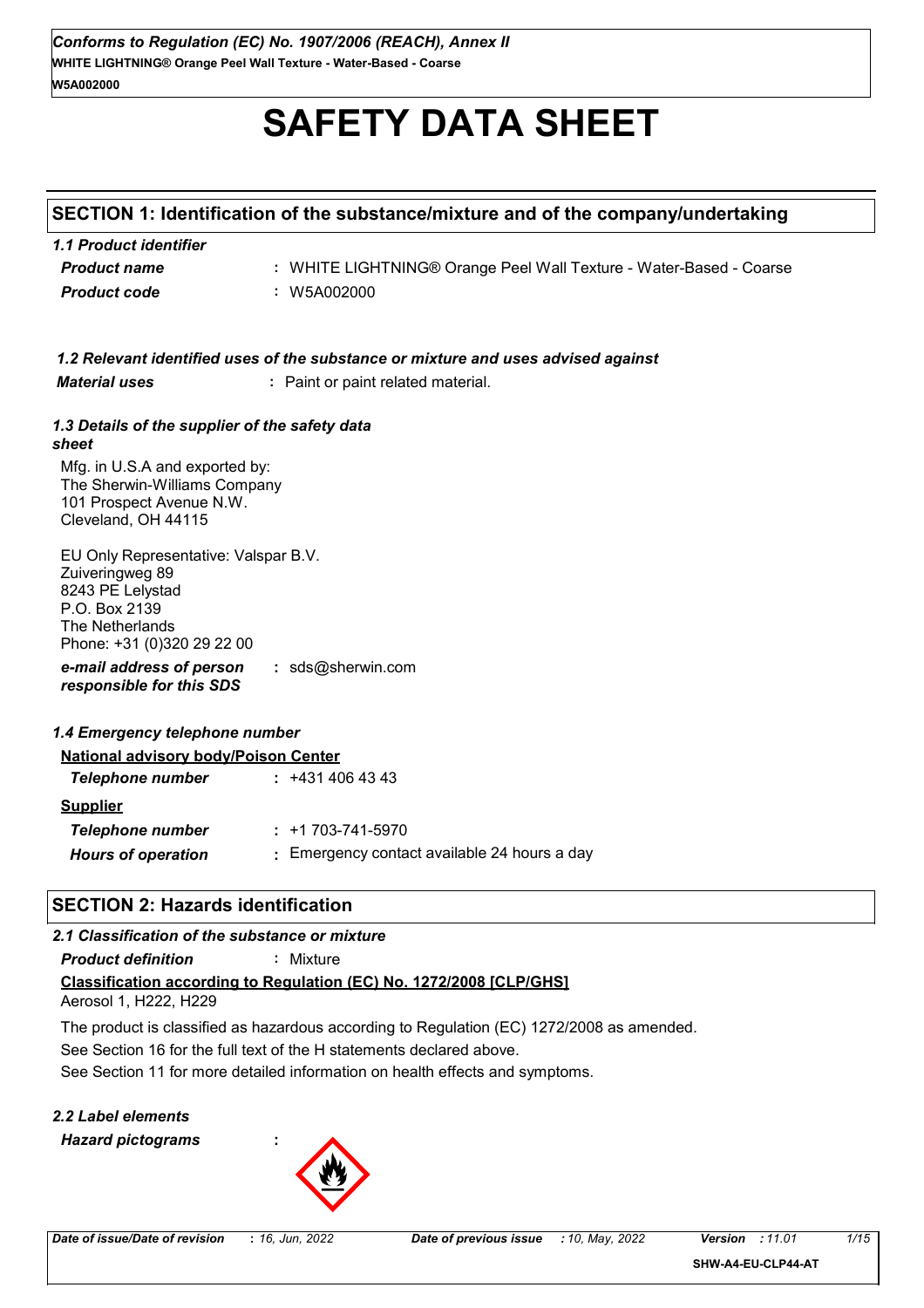## **SECTION 2: Hazards identification**

| <b>Signal word</b>                                                   | ÷ | Danger                                                                                                                                                                                                                                                                                   |  |  |
|----------------------------------------------------------------------|---|------------------------------------------------------------------------------------------------------------------------------------------------------------------------------------------------------------------------------------------------------------------------------------------|--|--|
| <b>Hazard statements</b>                                             |   | Extremely flammable aerosol. Pressurized container: may burst if heated.                                                                                                                                                                                                                 |  |  |
| <b>Precautionary statements</b>                                      |   |                                                                                                                                                                                                                                                                                          |  |  |
| <b>General</b>                                                       |   | : Read carefully and follow all instructions. Keep out of reach of children.                                                                                                                                                                                                             |  |  |
| <b>Prevention</b>                                                    |   | Keep away from heat, hot surfaces, sparks, open flames and other ignition sources.<br>No smoking. Do not spray on an open flame or other ignition source. Do not pierce<br>or burn, even after use.                                                                                      |  |  |
| <b>Response</b>                                                      |   | Not applicable.                                                                                                                                                                                                                                                                          |  |  |
| <b>Storage</b>                                                       |   | Protect from sunlight. Do not expose to temperatures exceeding 50 °C/122 °F.                                                                                                                                                                                                             |  |  |
| <b>Disposal</b>                                                      |   | Not applicable.                                                                                                                                                                                                                                                                          |  |  |
| <b>Supplemental label</b><br>elements                                |   | Contains 1,2-benzisothiazol-3(2H)-one and reaction mass of 5-chloro-2-methyl-2H-<br>isothiazol-3-one and 2-methyl-2H-isothiazol-3-one (3:1). May produce an allergic<br>reaction.<br>Warning! Hazardous respirable droplets may be formed when sprayed. Do not<br>breathe spray or mist. |  |  |
| <b>Special packaging requirements</b>                                |   |                                                                                                                                                                                                                                                                                          |  |  |
| <b>Containers to be fitted</b><br>with child-resistant<br>fastenings |   | : Not applicable.                                                                                                                                                                                                                                                                        |  |  |
| <b>Tactile warning of danger : Not applicable.</b>                   |   |                                                                                                                                                                                                                                                                                          |  |  |
| <u>2.3 Other hazards</u>                                             |   |                                                                                                                                                                                                                                                                                          |  |  |
|                                                                      |   |                                                                                                                                                                                                                                                                                          |  |  |

This mixture does not contain any substances that are assessed to be a PBT or a vPvB.

*Other hazards which do* **:** *not result in classification* : None known.

## **SECTION 3: Composition/information on ingredients**

*3.2 Mixture* **:**

| <b>Product/ingredient</b><br>name           | <b>Identifiers</b>                                                                     | %      | Regulation (EC) No. 1272/2008 [CLP]                                                                                                                                             | <b>Type</b> |
|---------------------------------------------|----------------------------------------------------------------------------------------|--------|---------------------------------------------------------------------------------------------------------------------------------------------------------------------------------|-------------|
| Dimethyl Ether                              | EC: 204-065-8<br>CAS: 115-10-6<br>Index: 603-019-00-8                                  | $≤10$  | Flam. Gas 1A, H220<br>Press. Gas (Comp.), H280                                                                                                                                  | $[2]$       |
| Octylphenoxypoly<br>(ethoxy)ethanol         | CAS: 9036-19-5                                                                         | ≤0.3   | Aquatic Chronic 3, H412                                                                                                                                                         | [1] [5]     |
| 3-lodo-2-propynyl<br><b>Butyl Carbamate</b> | EC: 259-627-5<br>CAS: 55406-53-6<br>Index: 616-212-00-7                                | ≤0.091 | Acute Tox. 4, H302<br>Acute Tox. 3, H331<br>Eye Dam. 1, H318<br>Skin Sens. 1, H317<br>STOT RE 1, H372 (larynx)<br>Aquatic Acute 1, H400 (M=10)<br>Aquatic Chronic 1, H410 (M=1) | $[1]$       |
| 1.2-Benzisothiazolone                       | REACH #:<br>01-2120761540-60<br>EC: 220-120-9<br>CAS: 2634-33-5<br>Index: 613-088-00-6 | < 0.05 | Acute Tox. 4, H302<br><b>Skin Irrit. 2, H315</b><br>Eye Dam. 1, H318<br>Skin Sens. 1, H317<br>Aquatic Acute 1, H400 (M=1)<br>Aquatic Chronic 2, H411                            | $[1]$       |
| Zinc Pyrithione                             | REACH #:<br>01-2119511196-46<br>EC: 236-671-3<br>CAS: 13463-41-7                       | ≤0.023 | Acute Tox. 3, H301<br>Acute Tox. 2, H330<br>Eye Dam. 1, H318<br>Repr. 1B, H360D                                                                                                 | [1]         |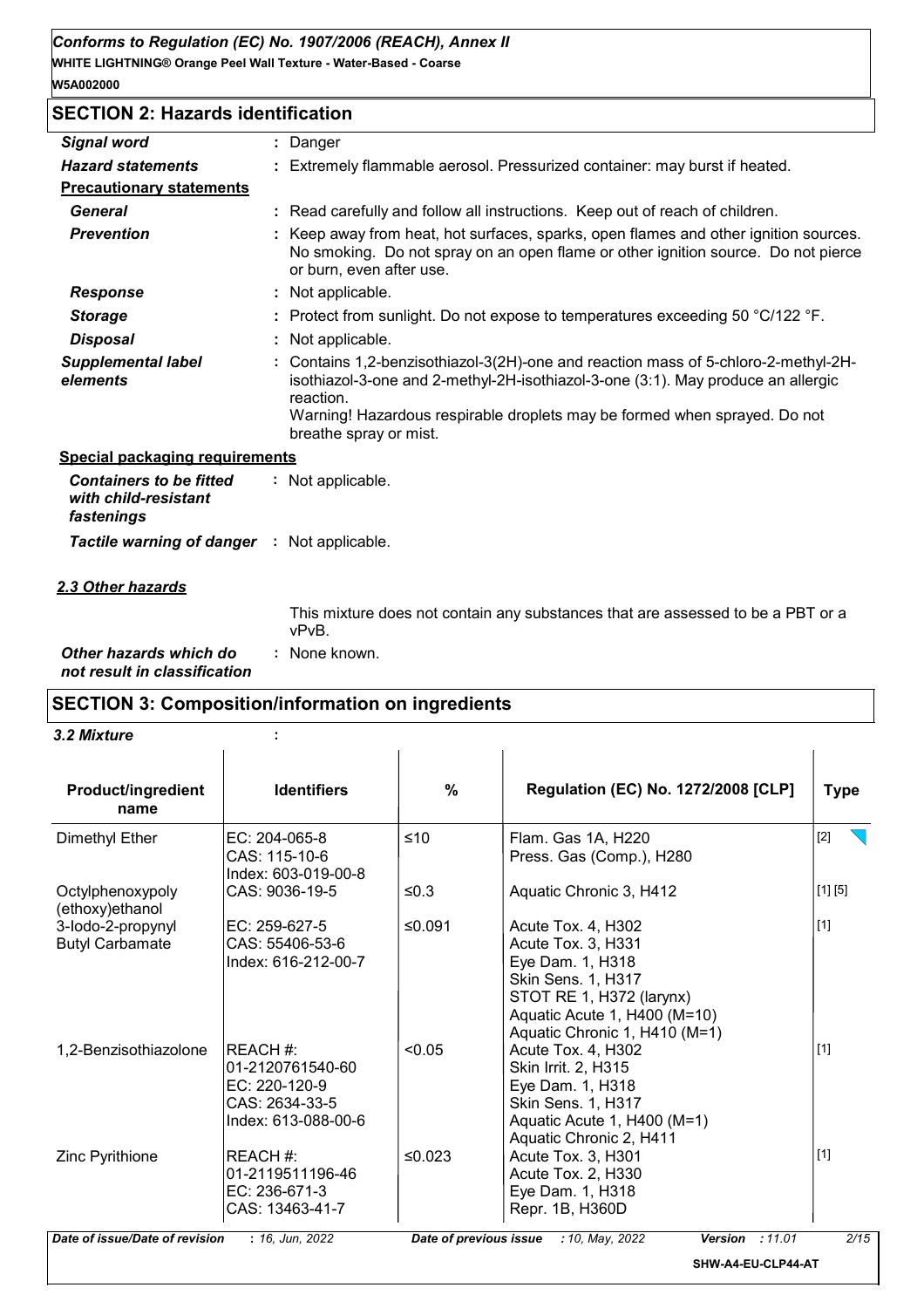## **WHITE LIGHTNING® Orange Peel Wall Texture - Water-Based - Coarse** *Conforms to Regulation (EC) No. 1907/2006 (REACH), Annex II* **W5A002000**

## **SECTION 3: Composition/information on ingredients**

|                                                                                                                                                           | Index: 613-333-00-7                                                    |          | <b>STOT RE 1, H372</b><br>Aquatic Acute 1, H400 (M=1000)                                                                                                                                                       |         |
|-----------------------------------------------------------------------------------------------------------------------------------------------------------|------------------------------------------------------------------------|----------|----------------------------------------------------------------------------------------------------------------------------------------------------------------------------------------------------------------|---------|
| Zinc Pyrithione                                                                                                                                           | EC: 236-671-3<br>CAS: 13463-41-7<br>Index: 613-333-00-7                | ≤0.00072 | Aquatic Chronic 1, H410 (M=10)<br>Acute Tox. 3, H301<br>Acute Tox. 2, H330<br>Eye Dam. 1, H318<br>Repr. 1B, H360D                                                                                              | $[1]$   |
|                                                                                                                                                           |                                                                        |          | <b>STOT RE 1, H372</b><br>Aquatic Acute 1, H400 (M=1000)<br>Aquatic Chronic 1, H410 (M=10)                                                                                                                     |         |
| reaction mass of:<br>5-chloro-2-methyl-<br>4-isothiazolin-3-one<br>[EC no. 247-500-7]<br>and 2-methyl-2H-<br>isothiazol-3-one [EC<br>no. 220-239-6] (3:1) | REACH #:<br>01-2120764691-48<br>CAS: 55965-84-9<br>Index: 613-167-00-5 | < 0.001  | Acute Tox. 3, H301<br>Acute Tox. 2, H310<br>Acute Tox. 2, H330<br>Skin Corr. 1C, H314<br>Eye Dam. 1, H318<br>Skin Sens. 1A, H317<br>Aquatic Acute 1, H400 (M=100)<br>Aquatic Chronic 1, H410 (M=100)<br>EUH071 | [1] [2] |
|                                                                                                                                                           |                                                                        |          | See Section 16 for the full text of the H<br>statements declared above.                                                                                                                                        |         |

There are no additional ingredients present which, within the current knowledge of the supplier and in the concentrations applicable, are classified as hazardous to health or the environment, are PBTs or vPvBs or have been assigned a workplace exposure limit and hence require reporting in this section.

**Type** 

[1] Substance classified with a health or environmental hazard

[2] Substance with a workplace exposure limit

[3] Substance meets the criteria for PBT according to Regulation (EC) No. 1907/2006, Annex XIII

[4] Substance meets the criteria for vPvB according to Regulation (EC) No. 1907/2006, Annex XIII

[5] Substance of equivalent concern

[6] Additional disclosure due to company policy

Occupational exposure limits, if available, are listed in Section 8.

## **SECTION 4: First aid measures**

#### *4.1 Description of first aid measures*

| General                           | : In all cases of doubt, or when symptoms persist, seek medical attention. Never give<br>anything by mouth to an unconscious person. If unconscious, place in recovery<br>position and seek medical advice. |
|-----------------------------------|-------------------------------------------------------------------------------------------------------------------------------------------------------------------------------------------------------------|
| Eye contact                       | : Remove contact lenses, irrigate copiously with clean, fresh water, holding the<br>eyelids apart for at least 10 minutes and seek immediate medical advice.                                                |
| <b>Inhalation</b>                 | : Remove to fresh air. Keep person warm and at rest. If not breathing, if breathing is<br>irregular or if respiratory arrest occurs, provide artificial respiration or oxygen by<br>trained personnel.      |
| <b>Skin contact</b>               | : Remove contaminated clothing and shoes. Wash skin thoroughly with soap and<br>water or use recognized skin cleanser. Do NOT use solvents or thinners.                                                     |
| Ingestion                         | : If swallowed, seek medical advice immediately and show this container or label.<br>Keep person warm and at rest. Do NOT induce vomiting.                                                                  |
| <b>Protection of first-aiders</b> | : No action shall be taken involving any personal risk or without suitable training. It<br>may be dangerous to the person providing aid to give mouth-to-mouth resuscitation.                               |

#### *4.2 Most important symptoms and effects, both acute and delayed*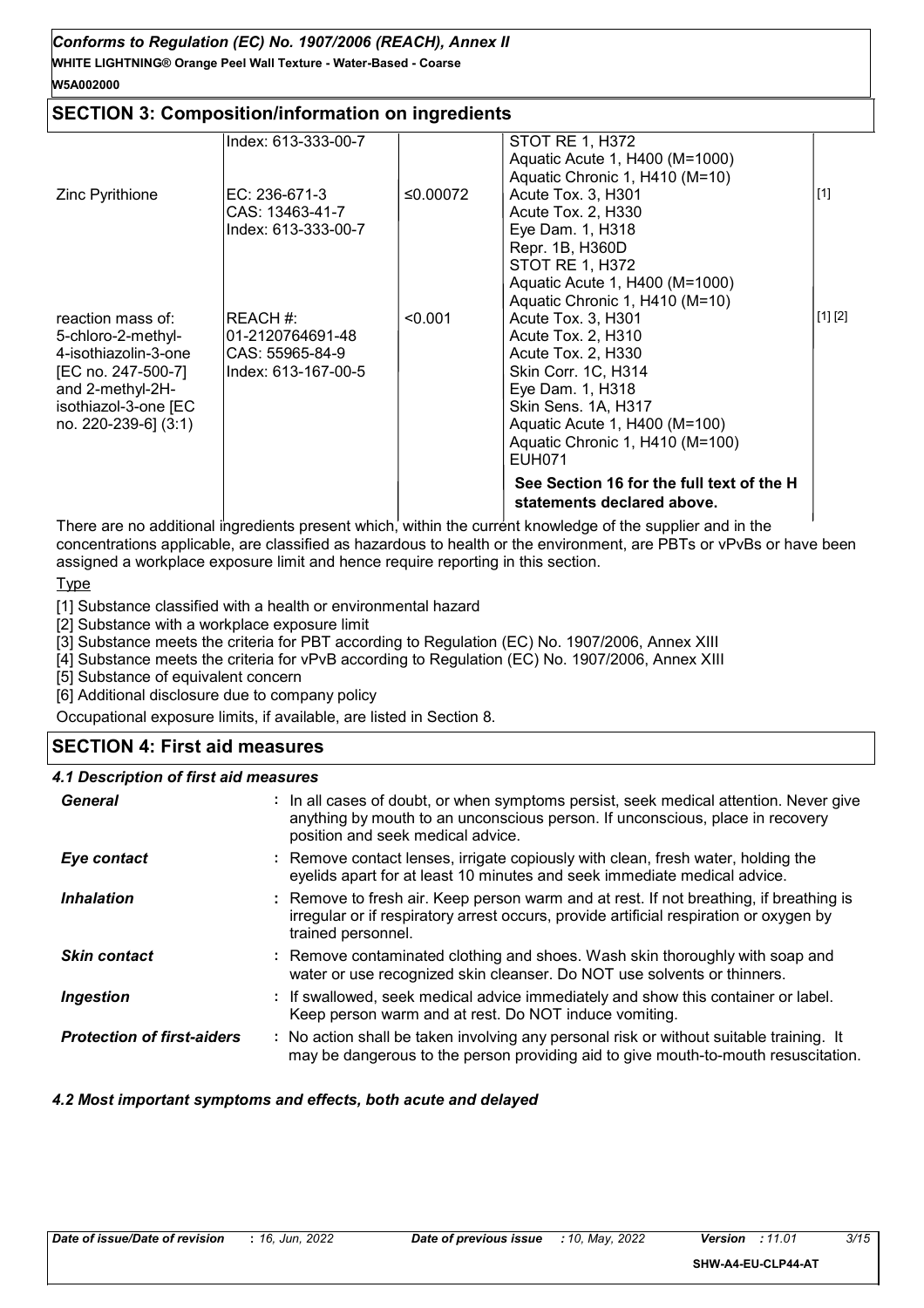## *Conforms to Regulation (EC) No. 1907/2006 (REACH), Annex II*

**WHITE LIGHTNING® Orange Peel Wall Texture - Water-Based - Coarse W5A002000**

## **SECTION 4: First aid measures**

There are no data available on the mixture itself. Procedure used to derive the classification according to Regulation (EC) No. 1272/2008 [CLP/GHS]. See Sections 2 and 3 for details.

Exposure to component solvent vapor concentrations in excess of the stated occupational exposure limit may result in adverse health effects such as mucous membrane and respiratory system irritation and adverse effects on the kidneys, liver and central nervous system. Symptoms and signs include headache, dizziness, fatigue, muscular weakness, drowsiness and, in extreme cases, loss of consciousness.

Solvents may cause some of the above effects by absorption through the skin. Repeated or prolonged contact with the mixture may cause removal of natural fat from the skin, resulting in non-allergic contact dermatitis and absorption through the skin.

If splashed in the eyes, the liquid may cause irritation and reversible damage.

Ingestion may cause nausea, diarrhea and vomiting.

This takes into account, where known, delayed and immediate effects and also chronic effects of components from short-term and long-term exposure by oral, inhalation and dermal routes of exposure and eye contact.

#### *4.3 Indication of any immediate medical attention and special treatment needed*

| <b>Notes to physician</b>  | : Treat symptomatically. Contact poison treatment specialist immediately if large<br>quantities have been ingested or inhaled. |
|----------------------------|--------------------------------------------------------------------------------------------------------------------------------|
| <b>Specific treatments</b> | No specific treatment.                                                                                                         |

See toxicological information (Section 11)

| <b>SECTION 5: Firefighting measures</b>                                                                                                                                                      |                                                                                                                                                  |  |  |  |
|----------------------------------------------------------------------------------------------------------------------------------------------------------------------------------------------|--------------------------------------------------------------------------------------------------------------------------------------------------|--|--|--|
| 5.1 Extinguishing media<br><b>Suitable extinguishing</b><br>media                                                                                                                            | : Recommended: alcohol-resistant foam, carbon dioxide, powders.                                                                                  |  |  |  |
| Unsuitable extinguishing<br>media                                                                                                                                                            | : Do not use water jet.                                                                                                                          |  |  |  |
|                                                                                                                                                                                              | 5.2 Special hazards arising from the substance or mixture                                                                                        |  |  |  |
| <b>Hazards from the</b><br>substance or mixture                                                                                                                                              | : Fire will produce dense black smoke. Exposure to decomposition products may<br>cause a health hazard.                                          |  |  |  |
| <b>Hazardous combustion</b><br>products                                                                                                                                                      | : Decomposition products may include the following materials: carbon monoxide,<br>carbon dioxide, smoke, oxides of nitrogen.                     |  |  |  |
| 5.3 Advice for firefighters                                                                                                                                                                  |                                                                                                                                                  |  |  |  |
| <b>Special protective actions</b><br>for fire-fighters                                                                                                                                       | : Cool closed containers exposed to fire with water. Do not release runoff from fire to<br>drains or watercourses.                               |  |  |  |
| <b>Special protective</b><br>equipment for fire-fighters                                                                                                                                     | : Fire-fighters should wear positive pressure self-contained breathing apparatus<br>(SCBA) and full turnout gear.                                |  |  |  |
| <b>SECTION 6: Accidental release measures</b>                                                                                                                                                |                                                                                                                                                  |  |  |  |
|                                                                                                                                                                                              | 6.1 Personal precautions, protective equipment and emergency procedures                                                                          |  |  |  |
| For non-emergency<br>personnel                                                                                                                                                               | : Exclude sources of ignition and ventilate the area. Avoid breathing vapor or mist.<br>Refer to protective measures listed in sections 7 and 8. |  |  |  |
|                                                                                                                                                                                              | Keep unnecessary and unprotected personnel from entering.                                                                                        |  |  |  |
| If specialized clothing is required to deal with the spillage, take note of any<br>For emergency responders :<br>information in Section 8 on suitable and unsuitable materials. See also the |                                                                                                                                                  |  |  |  |

information in "For non-emergency personnel".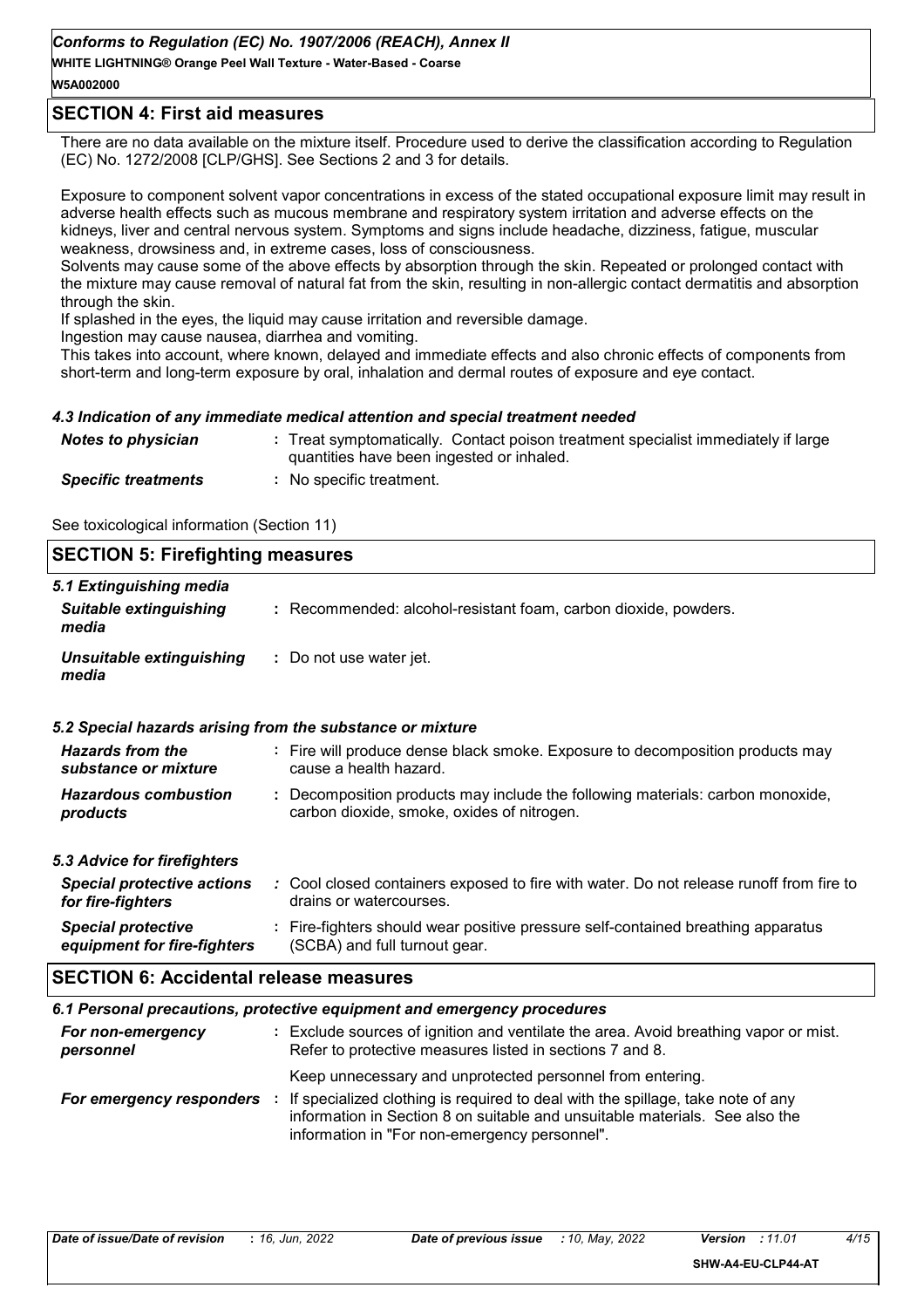## **SECTION 6: Accidental release measures**

| <b>6.2 Environmental</b><br>precautions                         | : Do not allow to enter drains or watercourses. If the product contaminates lakes,<br>rivers, or sewers, inform the appropriate authorities in accordance with local<br>regulations.                                                                                               |
|-----------------------------------------------------------------|------------------------------------------------------------------------------------------------------------------------------------------------------------------------------------------------------------------------------------------------------------------------------------|
| 6.3 Methods and materials<br>for containment and<br>cleaning up | : Contain and collect spillage with non-combustible, absorbent material e.g. sand,<br>earth, vermiculite or diatomaceous earth and place in container for disposal<br>according to local regulations (see Section 13). Preferably clean with a detergent.<br>Avoid using solvents. |
| 6.4 Reference to other<br>sections                              | : See Section 1 for emergency contact information.<br>See Section 8 for information on appropriate personal protective equipment.<br>See Section 13 for additional waste treatment information.                                                                                    |

## **SECTION 7: Handling and storage**

The information in this section contains generic advice and guidance. The list of Identified Uses in Section 1 should be consulted for any available use-specific information provided in the Exposure Scenario(s).

| <b>7.1 Precautions for safe</b><br>handling                            | : Prevent the creation of flammable or explosive concentrations of vapors in air and<br>avoid vapor concentrations higher than the occupational exposure limits.<br>In addition, the product should only be used in areas from which all naked lights and<br>other sources of ignition have been excluded. Electrical equipment should be<br>protected to the appropriate standard.<br>Mixture may charge electrostatically: always use earthing leads when transferring<br>from one container to another.<br>Operators should wear antistatic footwear and clothing and floors should be of the<br>conducting type.<br>Keep away from heat, sparks and flame. No sparking tools should be used.<br>Avoid contact with skin and eyes. Avoid the inhalation of dust, particulates, spray or<br>mist arising from the application of this mixture. Avoid inhalation of dust from<br>sanding.<br>Eating, drinking and smoking should be prohibited in areas where this material is<br>handled, stored and processed.<br>Put on appropriate personal protective equipment (see Section 8).<br>Never use pressure to empty. Container is not a pressure vessel.<br>Always keep in containers made from the same material as the original one.<br>Comply with the health and safety at work laws.<br>Do not allow to enter drains or watercourses.<br>Information on fire and explosion protection<br>Vapors are heavier than air and may spread along floors. Vapors may form<br>explosive mixtures with air.<br>When operators, whether spraying or not, have to work inside the spray booth,<br>ventilation is unlikely to be sufficient to control particulates and solvent vapors in all<br>cases. In such circumstances, they should wear a compressed-air-fed respirator<br>during the spraying process and until the particulate and solvent vapor<br>concentrations have fallen below the exposure limits. |
|------------------------------------------------------------------------|---------------------------------------------------------------------------------------------------------------------------------------------------------------------------------------------------------------------------------------------------------------------------------------------------------------------------------------------------------------------------------------------------------------------------------------------------------------------------------------------------------------------------------------------------------------------------------------------------------------------------------------------------------------------------------------------------------------------------------------------------------------------------------------------------------------------------------------------------------------------------------------------------------------------------------------------------------------------------------------------------------------------------------------------------------------------------------------------------------------------------------------------------------------------------------------------------------------------------------------------------------------------------------------------------------------------------------------------------------------------------------------------------------------------------------------------------------------------------------------------------------------------------------------------------------------------------------------------------------------------------------------------------------------------------------------------------------------------------------------------------------------------------------------------------------------------------------------------------------------------------------------------------------------|
| 7.2 Conditions for safe<br>storage, including any<br>incompatibilities | : Store in accordance with local regulations.<br>Notes on joint storage<br>Keep away from: oxidizing agents, strong alkalis, strong acids.<br>Additional information on storage conditions<br>Observe label precautions. Store in a dry, cool and well-ventilated area. Keep away<br>from heat and direct sunlight. Keep away from sources of ignition. No smoking.<br>Prevent unauthorized access. Containers that have been opened must be carefully<br>resealed and kept upright to prevent leakage.<br>Contaminated absorbent material may pose the same hazard as the spilled product.                                                                                                                                                                                                                                                                                                                                                                                                                                                                                                                                                                                                                                                                                                                                                                                                                                                                                                                                                                                                                                                                                                                                                                                                                                                                                                                   |

#### *7.3 Specific end use(s)*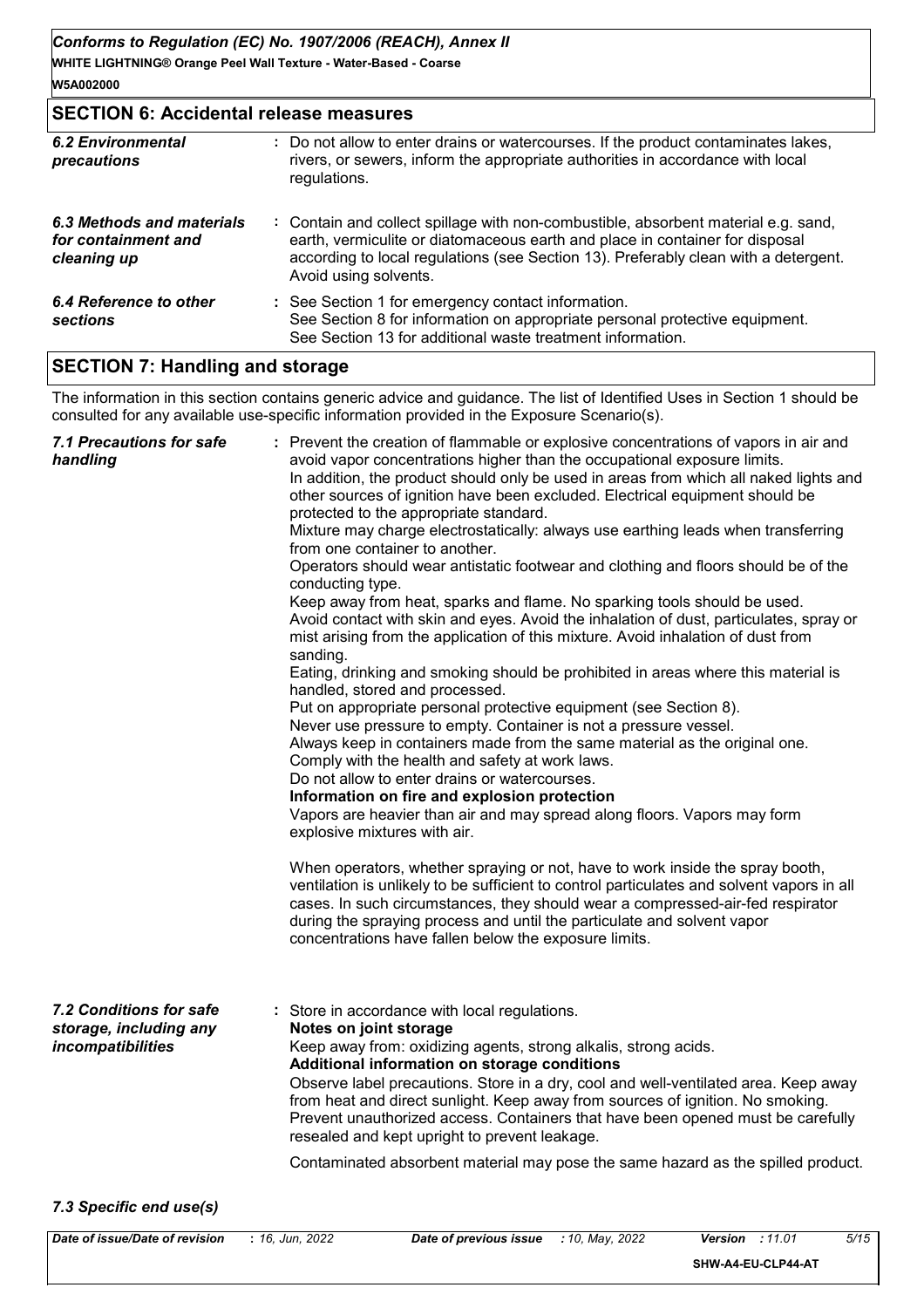**W5A002000**

## **SECTION 7: Handling and storage**

*Recommendations* **:** *Industrial sector specific* **:** *solutions* : Not available. : Not available.

Good housekeeping standards, regular safe removal of waste materials and regular maintenance of spray booth filters will minimise the risks of spontaneous combustion and other fire hazards.

*Before use of this material please refer to the Exposure Scenario(s) if attached for the specific end use, control measures and additional PPE considerations.*

## **SECTION 8: Exposure controls/personal protection**

The information in this section contains generic advice and guidance. The list of Identified Uses in Section 1 should be consulted for any available use-specific information provided in the Exposure Scenario(s).

## *8.1 Control parameters*

## **Occupational exposure limits**

| Product/ingredient name<br><b>Dimethyl Ether</b><br>reaction mass of: 5-chloro-2-methyl-<br>4-isothiazolin-3-one [EC no. 247-500-7] and<br>2-methyl-2H-isothiazol-3-one [EC no.<br>220-239-6] (3:1) |                    | <b>Exposure limit values</b><br>Regulation on Limit Values - MAC (Austria, 4/2021).<br>TWA: 1000 ppm 8 hours.<br>TWA: 1910 mg/m <sup>3</sup> 8 hours.<br>CEIL: 2000 ppm, 3 times per shift, 60 minutes.<br>CEIL: 3820 mg/m <sup>3</sup> , 3 times per shift, 60 minutes.<br>Regulation on Limit Values - MAC (Austria, 9/2020). Skin<br>sensitizer.<br>TWA: 0.05 mg/m <sup>3</sup> 8 hours. |  |  |                                                 |           |                                                                                                                                                                                                                                                                                                                                                                                                                                                                                                                                                                                                                                                                                                                                                                                                                                                                                                                                                                                                                       |
|-----------------------------------------------------------------------------------------------------------------------------------------------------------------------------------------------------|--------------------|---------------------------------------------------------------------------------------------------------------------------------------------------------------------------------------------------------------------------------------------------------------------------------------------------------------------------------------------------------------------------------------------|--|--|-------------------------------------------------|-----------|-----------------------------------------------------------------------------------------------------------------------------------------------------------------------------------------------------------------------------------------------------------------------------------------------------------------------------------------------------------------------------------------------------------------------------------------------------------------------------------------------------------------------------------------------------------------------------------------------------------------------------------------------------------------------------------------------------------------------------------------------------------------------------------------------------------------------------------------------------------------------------------------------------------------------------------------------------------------------------------------------------------------------|
|                                                                                                                                                                                                     |                    |                                                                                                                                                                                                                                                                                                                                                                                             |  |  | <b>Recommended monitoring</b><br>procedures     | required. | : If this product contains ingredients with exposure limits, personal, workplace<br>atmosphere or biological monitoring may be required to determine the effectiveness<br>of the ventilation or other control measures and/or the necessity to use respiratory<br>protective equipment. Reference should be made to monitoring standards, such as<br>the following: European Standard EN 689 (Workplace atmospheres - Guidance for<br>the assessment of exposure by inhalation to chemical agents for comparison with<br>limit values and measurement strategy) European Standard EN 14042 (Workplace<br>atmospheres - Guide for the application and use of procedures for the assessment<br>of exposure to chemical and biological agents) European Standard EN 482<br>(Workplace atmospheres - General requirements for the performance of procedures<br>for the measurement of chemical agents) Reference to national guidance<br>documents for methods for the determination of hazardous substances will also be |
|                                                                                                                                                                                                     |                    |                                                                                                                                                                                                                                                                                                                                                                                             |  |  | <b>DNELs/DMELs</b><br>No DNELs/DMELs available. |           |                                                                                                                                                                                                                                                                                                                                                                                                                                                                                                                                                                                                                                                                                                                                                                                                                                                                                                                                                                                                                       |
| <b>PNECs</b><br>No PNECs available.                                                                                                                                                                 |                    |                                                                                                                                                                                                                                                                                                                                                                                             |  |  |                                                 |           |                                                                                                                                                                                                                                                                                                                                                                                                                                                                                                                                                                                                                                                                                                                                                                                                                                                                                                                                                                                                                       |
| 8.2 Exposure controls                                                                                                                                                                               |                    |                                                                                                                                                                                                                                                                                                                                                                                             |  |  |                                                 |           |                                                                                                                                                                                                                                                                                                                                                                                                                                                                                                                                                                                                                                                                                                                                                                                                                                                                                                                                                                                                                       |
| <b>Appropriate engineering</b><br>controls                                                                                                                                                          |                    | : Provide adequate ventilation. Where reasonably practicable, this should be<br>achieved by the use of local exhaust ventilation and good general extraction. If<br>these are not sufficient to maintain concentrations of particulates and solvent vapors<br>below the OEL, suitable respiratory protection must be worn.                                                                  |  |  |                                                 |           |                                                                                                                                                                                                                                                                                                                                                                                                                                                                                                                                                                                                                                                                                                                                                                                                                                                                                                                                                                                                                       |
|                                                                                                                                                                                                     | equivalent values. | : Users are advised to consider national Occupational Exposure Limits or other                                                                                                                                                                                                                                                                                                              |  |  |                                                 |           |                                                                                                                                                                                                                                                                                                                                                                                                                                                                                                                                                                                                                                                                                                                                                                                                                                                                                                                                                                                                                       |
| <b>Individual protection measures</b>                                                                                                                                                               |                    |                                                                                                                                                                                                                                                                                                                                                                                             |  |  |                                                 |           |                                                                                                                                                                                                                                                                                                                                                                                                                                                                                                                                                                                                                                                                                                                                                                                                                                                                                                                                                                                                                       |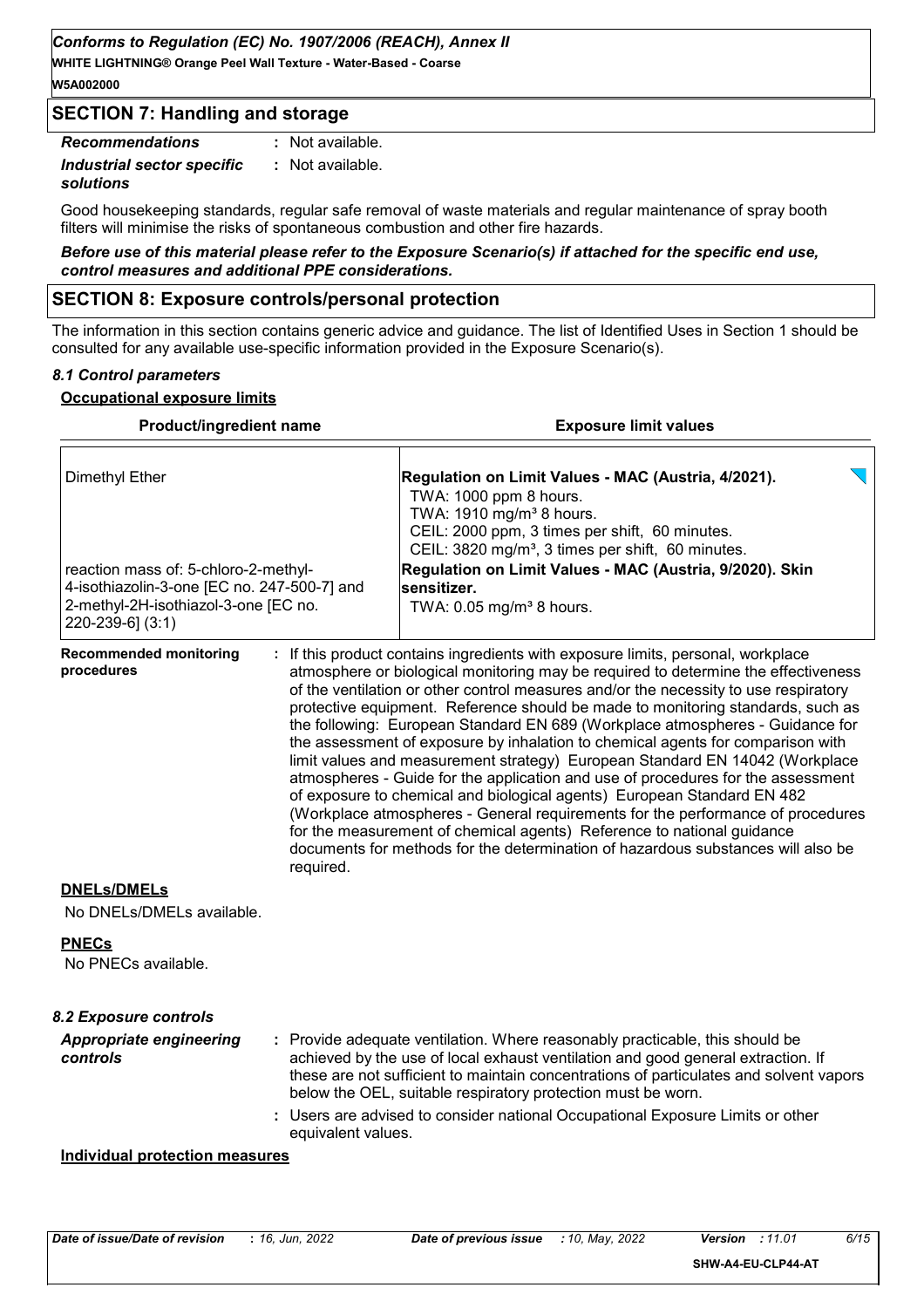## **SECTION 8: Exposure controls/personal protection**

| <b>Hygiene measures</b>                   | : Wash hands, forearms and face thoroughly after handling chemical products, before<br>eating, smoking and using the lavatory and at the end of the working period.<br>Appropriate techniques should be used to remove potentially contaminated clothing.<br>Wash contaminated clothing before reusing. Ensure that eyewash stations and<br>safety showers are close to the workstation location.                                                                                                                                                                                                                                                                                                                                                                                                                                                                                                                                                                                                                                                                    |
|-------------------------------------------|----------------------------------------------------------------------------------------------------------------------------------------------------------------------------------------------------------------------------------------------------------------------------------------------------------------------------------------------------------------------------------------------------------------------------------------------------------------------------------------------------------------------------------------------------------------------------------------------------------------------------------------------------------------------------------------------------------------------------------------------------------------------------------------------------------------------------------------------------------------------------------------------------------------------------------------------------------------------------------------------------------------------------------------------------------------------|
| <b>Eye/face protection</b>                | : Use safety eyewear designed to protect against splash of liquids.                                                                                                                                                                                                                                                                                                                                                                                                                                                                                                                                                                                                                                                                                                                                                                                                                                                                                                                                                                                                  |
| <b>Skin protection</b>                    |                                                                                                                                                                                                                                                                                                                                                                                                                                                                                                                                                                                                                                                                                                                                                                                                                                                                                                                                                                                                                                                                      |
| <b>Hand protection</b>                    | : Wear suitable gloves tested to EN374.                                                                                                                                                                                                                                                                                                                                                                                                                                                                                                                                                                                                                                                                                                                                                                                                                                                                                                                                                                                                                              |
| <b>Gloves</b>                             |                                                                                                                                                                                                                                                                                                                                                                                                                                                                                                                                                                                                                                                                                                                                                                                                                                                                                                                                                                                                                                                                      |
|                                           | There is no one glove material or combination of materials that will give unlimited<br>resistance to any individual or combination of chemicals.<br>The breakthrough time must be greater than the end use time of the product.<br>The instructions and information provided by the glove manufacturer on use,<br>storage, maintenance and replacement must be followed.<br>Gloves should be replaced regularly and if there is any sign of damage to the glove<br>material.<br>Always ensure that gloves are free from defects and that they are stored and used<br>correctly.<br>The performance or effectiveness of the glove may be reduced by physical/chemical<br>damage and poor maintenance.<br>Barrier creams may help to protect the exposed areas of the skin but should not be<br>applied once exposure has occurred.<br>The user must check that the final choice of type of glove selected for handling this<br>product is the most appropriate and takes into account the particular conditions of<br>use, as included in the user's risk assessment. |
| <b>Body protection</b>                    | Personnel should wear antistatic clothing made of natural fibers or of high-<br>temperature-resistant synthetic fibers.                                                                                                                                                                                                                                                                                                                                                                                                                                                                                                                                                                                                                                                                                                                                                                                                                                                                                                                                              |
|                                           | : Personal protective equipment for the body should be selected based on the task<br>being performed and the risks involved and should be approved by a specialist<br>before handling this product. When there is a risk of ignition from static electricity,<br>wear anti-static protective clothing. For the greatest protection from static<br>discharges, clothing should include anti-static overalls, boots and gloves. Refer to<br>European Standard EN 1149 for further information on material and design<br>requirements and test methods.                                                                                                                                                                                                                                                                                                                                                                                                                                                                                                                 |
| <b>Other skin protection</b>              | Appropriate footwear and any additional skin protection measures should be<br>selected based on the task being performed and the risks involved and should be<br>approved by a specialist before handling this product.                                                                                                                                                                                                                                                                                                                                                                                                                                                                                                                                                                                                                                                                                                                                                                                                                                              |
| <b>Respiratory protection</b>             | Use a properly fitted, particulate filter respirator complying with an approved<br>standard if a risk assessment indicates this is necessary. Recommended: A2P2<br>(EN14387). Respirator selection must be based on known or anticipated exposure<br>levels, the hazards of the product and the safe working limits of the selected<br>respirator.                                                                                                                                                                                                                                                                                                                                                                                                                                                                                                                                                                                                                                                                                                                   |
| <b>Environmental exposure</b><br>controls | : Do not allow to enter drains or watercourses.                                                                                                                                                                                                                                                                                                                                                                                                                                                                                                                                                                                                                                                                                                                                                                                                                                                                                                                                                                                                                      |

*Before use of this material please refer to the Exposure Scenario(s) if attached for the specific end use, control measures and additional PPE considerations. The information contained in this safety data sheet does not constitute the user's own assessment of workplace risks, as required by other health and safety legislation. The provisions of the national health and safety at work regulations apply to the use of this product at work.*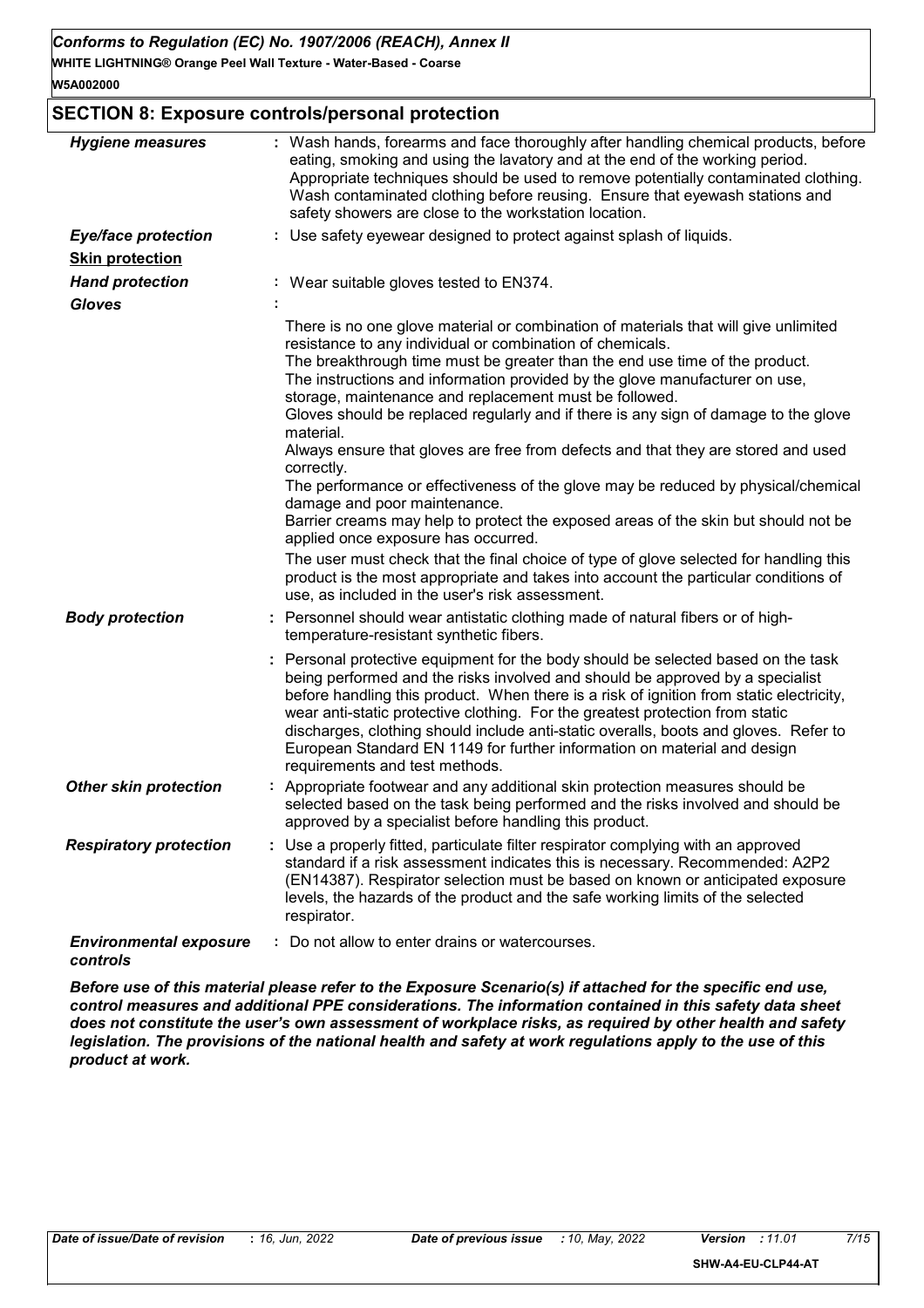## **SECTION 9: Physical and chemical properties**

The conditions of measurement of all properties are at standard temperature and pressure unless otherwise indicated.

#### *9.1 Information on basic physical and chemical properties*

| <b>Physical state</b>                                  | $:$ Liquid.                                                                                      |
|--------------------------------------------------------|--------------------------------------------------------------------------------------------------|
| Color                                                  | : Not available.                                                                                 |
| <b>Odor</b>                                            | : Solvent.                                                                                       |
| <b>Odor threshold</b>                                  | : Not Available (Not Tested).                                                                    |
| pH                                                     | : 9.5                                                                                            |
| <b>Melting point/freezing point</b>                    | : Not relevant/applicable due to nature of the product.                                          |
| Initial boiling point and<br>boiling range             | : Not relevant/applicable due to nature of the product.                                          |
| <b>Flash point</b>                                     | : Closed cup: -29°C [Pensky-Martens Closed Cup]                                                  |
| <b>Evaporation rate</b>                                | $: 0.09$ (butyl acetate = 1)                                                                     |
| <b>Flammability (solid, gas)</b>                       | : Not relevant/applicable due to nature of the product.                                          |
| <b>Upper/lower flammability or</b><br>explosive limits | : LEL: 3.4% (Dimethyl Ether)<br>UEL: 27% (Dimethyl Ether)                                        |
| <b>Vapor pressure</b>                                  | : 101.3 kPa (760 mm Hg)                                                                          |
| <b>Vapor density</b>                                   | : 1 [Air = 1]                                                                                    |
| <b>Relative density</b>                                | : 1.56                                                                                           |
| Solubility(ies)                                        | : Not relevant/applicable due to nature of the product.                                          |
| water                                                  | <b>Partition coefficient: n-octanol/</b> : Not relevant/applicable due to nature of the product. |
| <b>Auto-ignition temperature</b>                       | : Not relevant/applicable due to nature of the product.                                          |
| <b>Decomposition temperature</b>                       | : Not relevant/applicable due to nature of the product.                                          |
| <b>Viscosity</b>                                       | : Kinematic (40°C): $>$ 20.5 mm <sup>2</sup> /s                                                  |
| <b>Explosive properties</b>                            | : Under normal conditions of storage and use, hazardous reactions will not occur.                |
| <b>Oxidizing properties</b>                            | : Under normal conditions of storage and use, hazardous reactions will not occur.                |
|                                                        |                                                                                                  |

*Type of aerosol* **:** Spray

## **SECTION 10: Stability and reactivity**

| : No specific test data related to reactivity available for this product or its ingredients.                                        |
|-------------------------------------------------------------------------------------------------------------------------------------|
| : Stable under recommended storage and handling conditions (see Section 7).                                                         |
| : Under normal conditions of storage and use, hazardous reactions will not occur.                                                   |
| : When exposed to high temperatures may produce hazardous decomposition<br>products.                                                |
| : Keep away from the following materials to prevent strong exothermic reactions:<br>oxidizing agents, strong alkalis, strong acids. |
| : Decomposition products may include the following materials: carbon monoxide,<br>carbon dioxide, smoke, oxides of nitrogen.        |
|                                                                                                                                     |

*Refer to Section 7: HANDLING AND STORAGE and Section 8: EXPOSURE CONTROLS/PERSONAL PROTECTION for additional handling information and protection of employees.*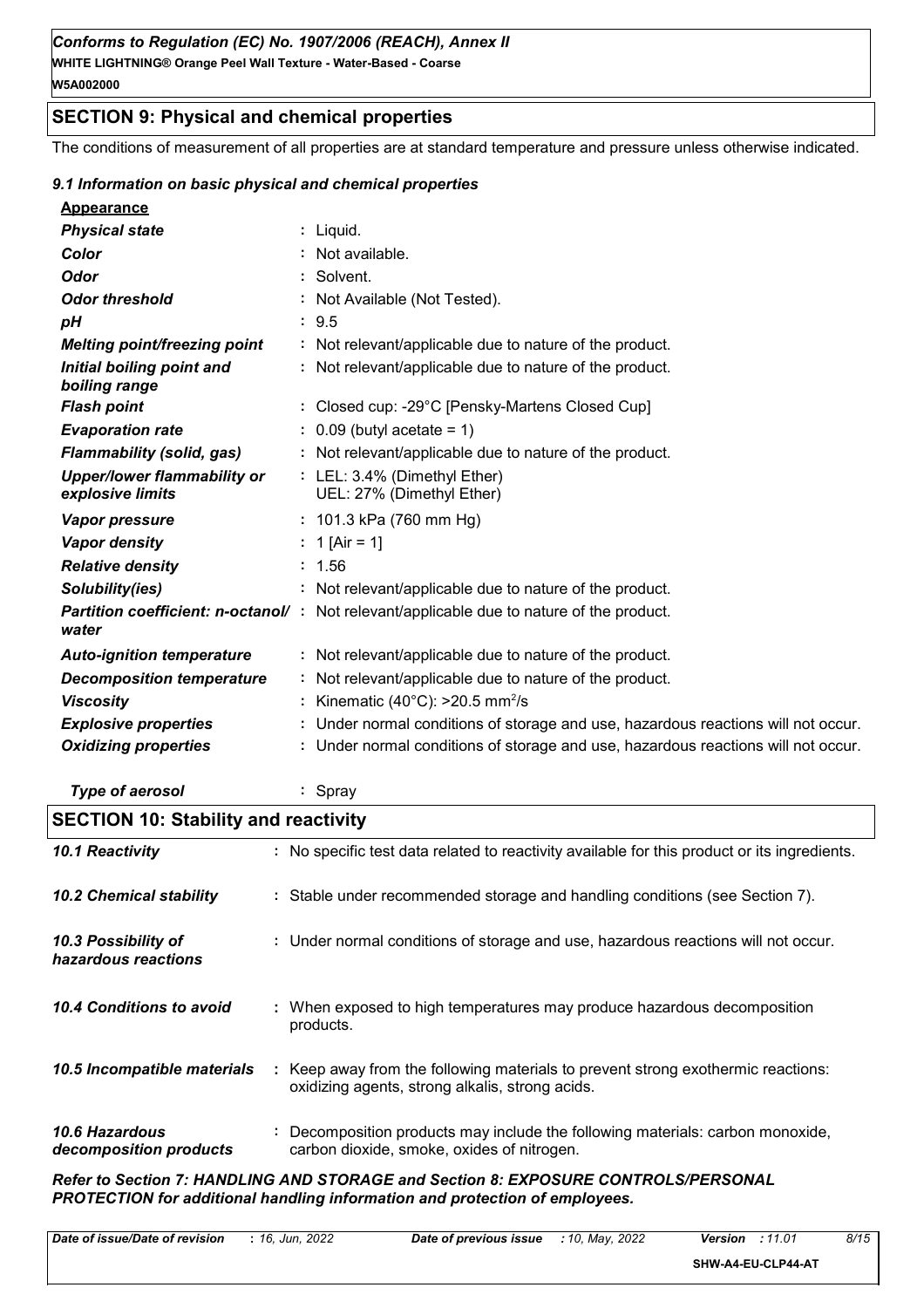**WHITE LIGHTNING® Orange Peel Wall Texture - Water-Based - Coarse W5A002000**

## **SECTION 11: Toxicological information**

#### *11.1 Information on toxicological effects*

There are no data available on the mixture itself. Procedure used to derive the classification according to Regulation (EC) No. 1272/2008 [CLP/GHS]. See Sections 2 and 3 for details.

Exposure to component solvent vapor concentrations in excess of the stated occupational exposure limit may result in adverse health effects such as mucous membrane and respiratory system irritation and adverse effects on the kidneys, liver and central nervous system. Symptoms and signs include headache, dizziness, fatigue, muscular weakness, drowsiness and, in extreme cases, loss of consciousness.

Solvents may cause some of the above effects by absorption through the skin. Repeated or prolonged contact with the mixture may cause removal of natural fat from the skin, resulting in non-allergic contact dermatitis and absorption through the skin.

If splashed in the eyes, the liquid may cause irritation and reversible damage.

Ingestion may cause nausea, diarrhea and vomiting.

This takes into account, where known, delayed and immediate effects and also chronic effects of components from short-term and long-term exposure by oral, inhalation and dermal routes of exposure and eve contact.

#### **Acute toxicity**

| Product/ingredient name                                                                                                                                                                              | <b>Result</b>                | <b>Species</b> | <b>Dose</b>           | <b>Exposure</b> |
|------------------------------------------------------------------------------------------------------------------------------------------------------------------------------------------------------|------------------------------|----------------|-----------------------|-----------------|
| Dimethyl Ether                                                                                                                                                                                       | LC50 Inhalation Gas.         | Rat            | 164000 ppm            | 4 hours         |
|                                                                                                                                                                                                      | <b>LC50 Inhalation Vapor</b> | Rat            | 309 g/ $m3$           | 4 hours         |
| Octylphenoxypoly(ethoxy)<br>ethanol                                                                                                                                                                  | LD50 Oral                    | Rat            | 4190 mg/kg            |                 |
| 3-lodo-2-propynyl Butyl<br>Carbamate                                                                                                                                                                 | LD50 Oral                    | Rat            | 1470 mg/kg            |                 |
| 1,2-Benzisothiazolone                                                                                                                                                                                | LD50 Oral                    | Rat            | 1020 mg/kg            |                 |
| Zinc Pyrithione                                                                                                                                                                                      | <b>LC50 Inhalation Vapor</b> | Rat            | 140 mg/m <sup>3</sup> | 4 hours         |
|                                                                                                                                                                                                      | LD50 Dermal                  | Rabbit         | 100 mg/kg             |                 |
|                                                                                                                                                                                                      | LD50 Oral                    | Rat            | 177 mg/kg             |                 |
| Zinc Pyrithione                                                                                                                                                                                      | <b>LC50 Inhalation Vapor</b> | Rat            | 140 mg/m <sup>3</sup> | 4 hours         |
|                                                                                                                                                                                                      | LD50 Dermal                  | Rabbit         | $100$ mg/kg           |                 |
|                                                                                                                                                                                                      | LD50 Oral                    | Rat            | 177 mg/kg             |                 |
| reaction mass of: 5-chloro-<br>2-methyl-4-isothiazolin-<br>3-one [EC no. 247-500-7]<br>and 2-methyl-2H-isothiazol-<br>3-one [EC no. 220-239-6] (3:<br>$\left( \begin{matrix} 1 \end{matrix} \right)$ | LD50 Oral                    | Rat            | 53 mg/kg              |                 |

#### **Acute toxicity estimates**

No data available

#### **Irritation/Corrosion**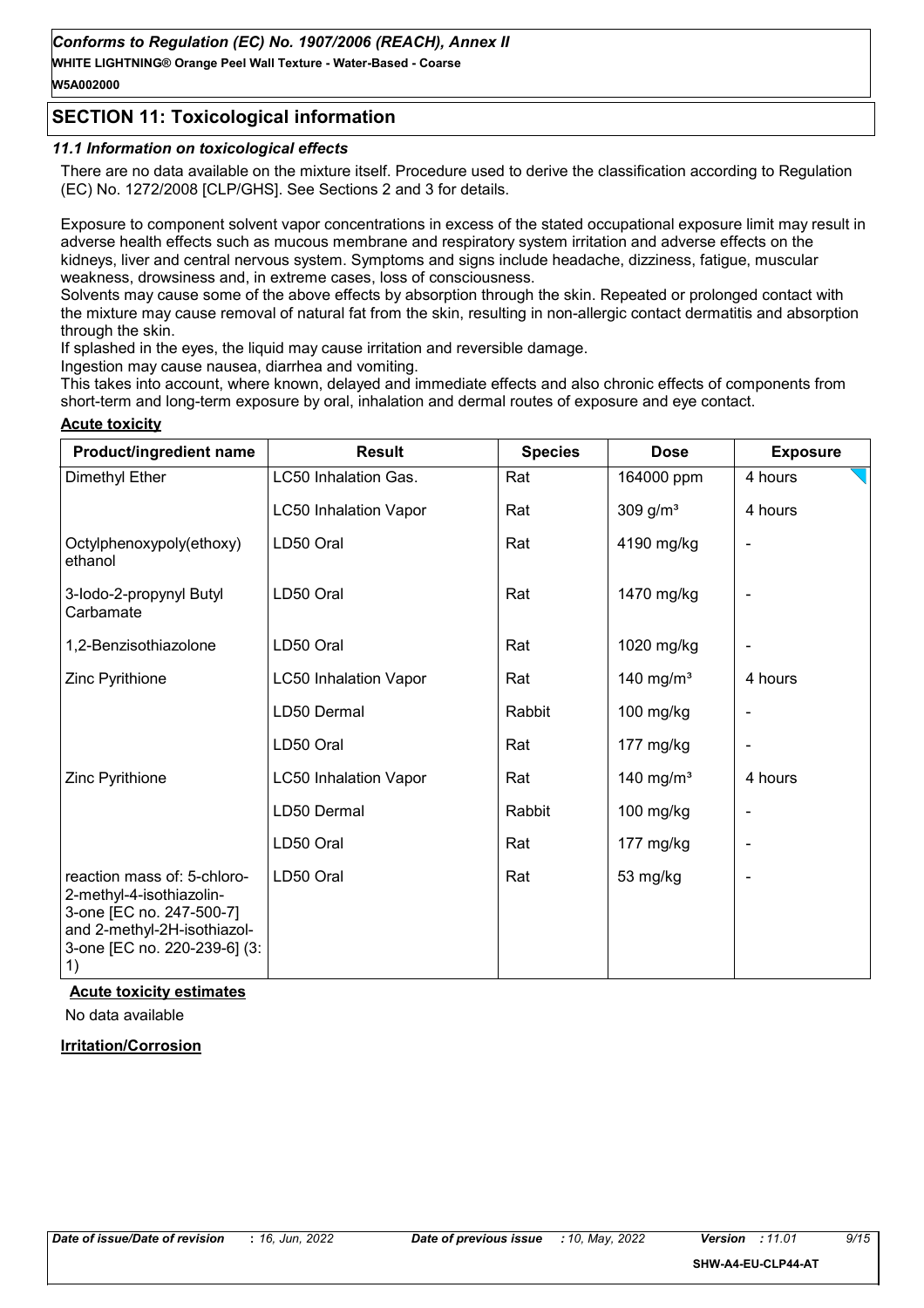## **WHITE LIGHTNING® Orange Peel Wall Texture - Water-Based - Coarse** *Conforms to Regulation (EC) No. 1907/2006 (REACH), Annex II* **W5A002000**

## **SECTION 11: Toxicological information**

| <b>Product/ingredient name</b>                                                                                                                     | <b>Result</b>          | <b>Species</b> | <b>Score</b> | <b>Exposure</b> | <b>Observation</b> |
|----------------------------------------------------------------------------------------------------------------------------------------------------|------------------------|----------------|--------------|-----------------|--------------------|
| Octylphenoxypoly(ethoxy)<br>ethanol                                                                                                                | Eyes - Mild irritant   | Rabbit         |              | $15 \text{ mg}$ |                    |
|                                                                                                                                                    | Eyes - Severe irritant | Rabbit         |              | $1\%$           |                    |
| 1,2-Benzisothiazolone                                                                                                                              | Skin - Mild irritant   | Human          |              | 48 hours 5 %    |                    |
| reaction mass of: 5-chloro-<br>2-methyl-4-isothiazolin-<br>3-one [EC no. 247-500-7]<br>and 2-methyl-2H-isothiazol-<br>3-one [EC no. 220-239-6] (3: | Skin - Severe irritant | <b>Human</b>   |              | $0.01\%$        |                    |

## *Conclusion/Summary* **:** Not available.

#### **Sensitization**

No data available

## *Conclusion/Summary* **:** Not available.

**Mutagenicity**

# No data available

**Carcinogenicity**

No data available

#### **Reproductive toxicity**

No data available

## **Teratogenicity**

No data available

## **Specific target organ toxicity (single exposure)**

| <b>Product/ingredient name</b> | Category | Route of<br>exposure | <b>Target organs</b> |
|--------------------------------|----------|----------------------|----------------------|
| No data available              |          |                      |                      |

## **Specific target organ toxicity (repeated exposure)**

| Product/ingredient name           | Category   | <b>Route of</b><br>exposure | <b>Target organs</b> |
|-----------------------------------|------------|-----------------------------|----------------------|
| 3-lodo-2-propynyl Butyl Carbamate | Category 1 |                             | larynx               |
| Zinc Pyrithione                   | Category 1 |                             |                      |
| <b>Zinc Pyrithione</b>            | Category 1 |                             |                      |

## **Aspiration hazard**

| <b>Product/ingredient name</b> | Result |
|--------------------------------|--------|
| No data available              |        |

*Other information* **:**

: Not available.

## **SECTION 12: Ecological information**

#### *12.1 Toxicity*

There are no data available on the mixture itself. Do not allow to enter drains or watercourses.

Procedure used to derive the classification according to Regulation (EC) No. 1272/2008 [CLP/GHS]. See Sections 2 and 3 for details.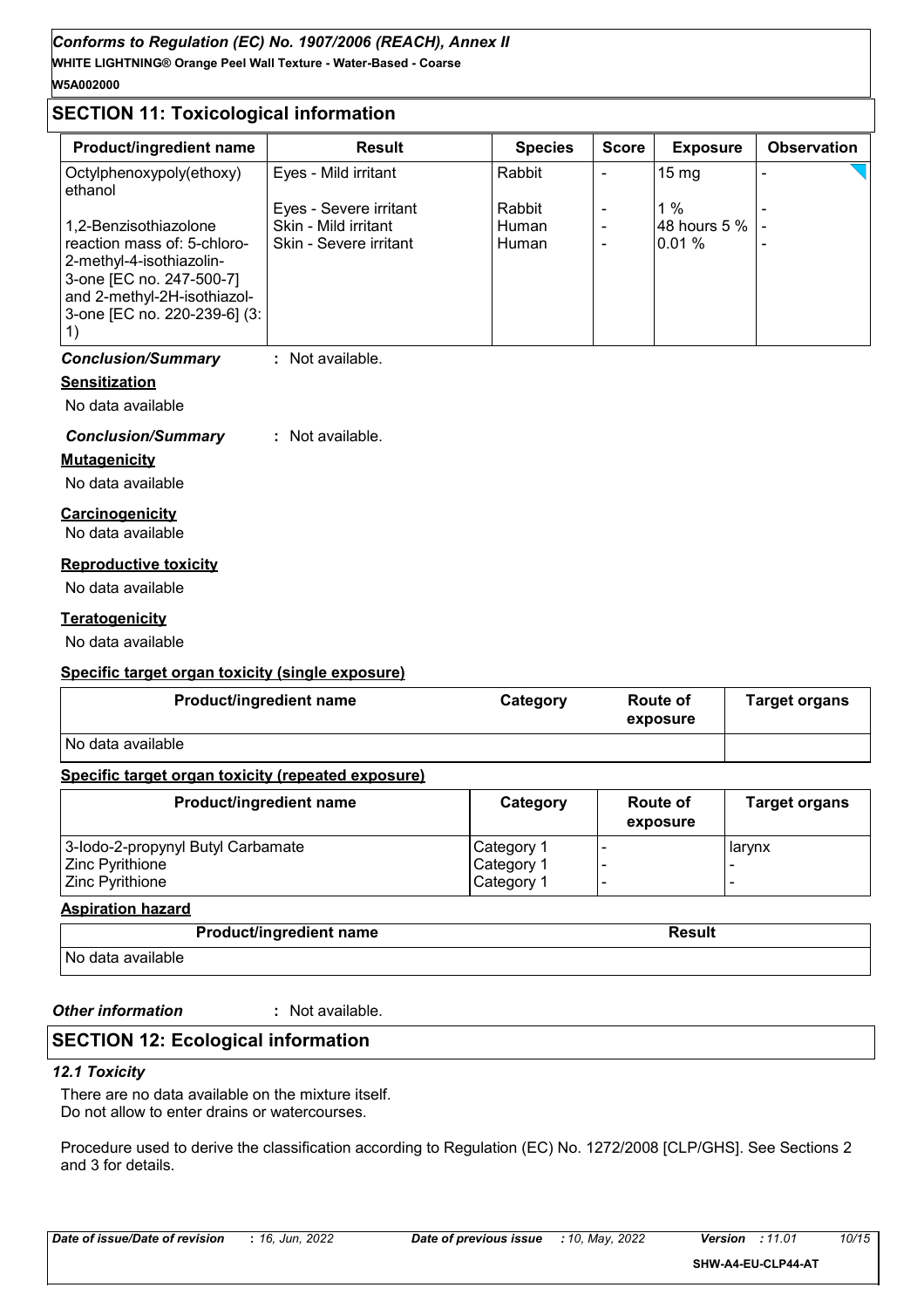# **SECTION 12: Ecological information**

| Product/ingredient name              | <b>Result</b>                        | <b>Species</b>                                                               | <b>Exposure</b> |
|--------------------------------------|--------------------------------------|------------------------------------------------------------------------------|-----------------|
| Octylphenoxypoly(ethoxy)<br>ethanol  | Acute EC50 210 µg/l Fresh water      | Algae - Selenastrum sp.                                                      | 96 hours        |
|                                      | Acute LC50 10800 µg/l Marine water   | <b>Crustaceans - Pandalus</b><br>montagui - Adult                            | 48 hours        |
|                                      | Acute LC50 8600 µg/l Fresh water     | Daphnia - Daphnia magna -<br>Neonate                                         | 48 hours        |
|                                      | Acute LC50 7200 µg/l Fresh water     | Fish - Oncorhynchus mykiss                                                   | 96 hours        |
| 3-lodo-2-propynyl Butyl<br>Carbamate | Acute LC50 500 ppb Fresh water       | Crustaceans - Hyalella azteca                                                | 48 hours        |
|                                      | Acute LC50 40 ppb Fresh water        | Daphnia - Daphnia magna                                                      | 48 hours        |
|                                      | Acute LC50 67 µg/l Fresh water       | Fish - Oncorhynchus mykiss -<br>Juvenile (Fledgling, Hatchling,<br>Weanling) | 96 hours        |
|                                      | Chronic NOEC 8.4 ppb                 | Fish - Pimephales promelas                                                   | 35 days         |
| 1,2-Benzisothiazolone                | Acute EC50 97 ppb Fresh water        | Daphnia - Daphnia magna                                                      | 48 hours        |
|                                      | Acute LC50 10 to 20 mg/l Fresh water | Crustaceans - Ceriodaphnia<br>dubia                                          | 48 hours        |
|                                      | Acute LC50 167 ppb Fresh water       | Fish - Oncorhynchus mykiss                                                   | 96 hours        |
| Zinc Pyrithione                      | Acute EC50 0.51 µg/l Marine water    | Algae - Thalassiosira<br>pseudonana                                          | 96 hours        |
|                                      | Acute EC50 38 µg/l Fresh water       | Crustaceans - Ilyocypris<br>dentifera                                        | 48 hours        |
|                                      | Acute EC50 8.25 ppb Fresh water      | Daphnia - Daphnia magna                                                      | 48 hours        |
|                                      | Acute LC50 2.68 ppb Fresh water      | Fish - Pimephales promelas                                                   | 96 hours        |
|                                      | Chronic EC10 0.36 µg/l Marine water  | Algae - Thalassiosira<br>pseudonana                                          | 96 hours        |
|                                      | Chronic NOEC 2.7 ppb Fresh water     | Daphnia - Daphnia magna                                                      | 21 days         |
| Zinc Pyrithione                      | Acute EC50 0.51 µg/l Marine water    | Algae - Thalassiosira<br>pseudonana                                          | 96 hours        |
|                                      | Acute EC50 38 µg/l Fresh water       | Crustaceans - Ilyocypris<br>dentifera                                        | 48 hours        |
|                                      | Acute EC50 8.25 ppb Fresh water      | Daphnia - Daphnia magna                                                      | 48 hours        |
|                                      | Acute LC50 2.68 ppb Fresh water      | Fish - Pimephales promelas                                                   | 96 hours        |
|                                      | Chronic EC10 0.36 µg/l Marine water  | Algae - Thalassiosira<br>pseudonana                                          | 96 hours        |
|                                      | Chronic NOEC 2.7 ppb Fresh water     | Daphnia - Daphnia magna                                                      | 21 days         |

## *12.2 Persistence and degradability*

| <b>Product/ingredient name</b> | Test                     | Result |                   | <b>Dose</b> | <b>Inoculum</b>         |
|--------------------------------|--------------------------|--------|-------------------|-------------|-------------------------|
| No data available              |                          |        |                   |             |                         |
| <b>Conclusion/Summary</b>      | : Not available.         |        |                   |             |                         |
| <b>Product/ingredient name</b> | <b>Aquatic half-life</b> |        | <b>Photolysis</b> |             | <b>Biodegradability</b> |
| l No data available            |                          |        |                   |             |                         |

#### *12.3 Bioaccumulative potential*

| <b>Product/ingredient name</b> | ⊺LoqP <sub>ow</sub> | <b>BCF</b> | <b>Potential</b> |
|--------------------------------|---------------------|------------|------------------|
| Zinc Pyrithione                |                     |            | low              |
| <b>Zinc Pyrithione</b>         |                     |            | low              |

*12.4 Mobility in soil*

*Soil/water partition coefficient (KOC)*

**:** Not available.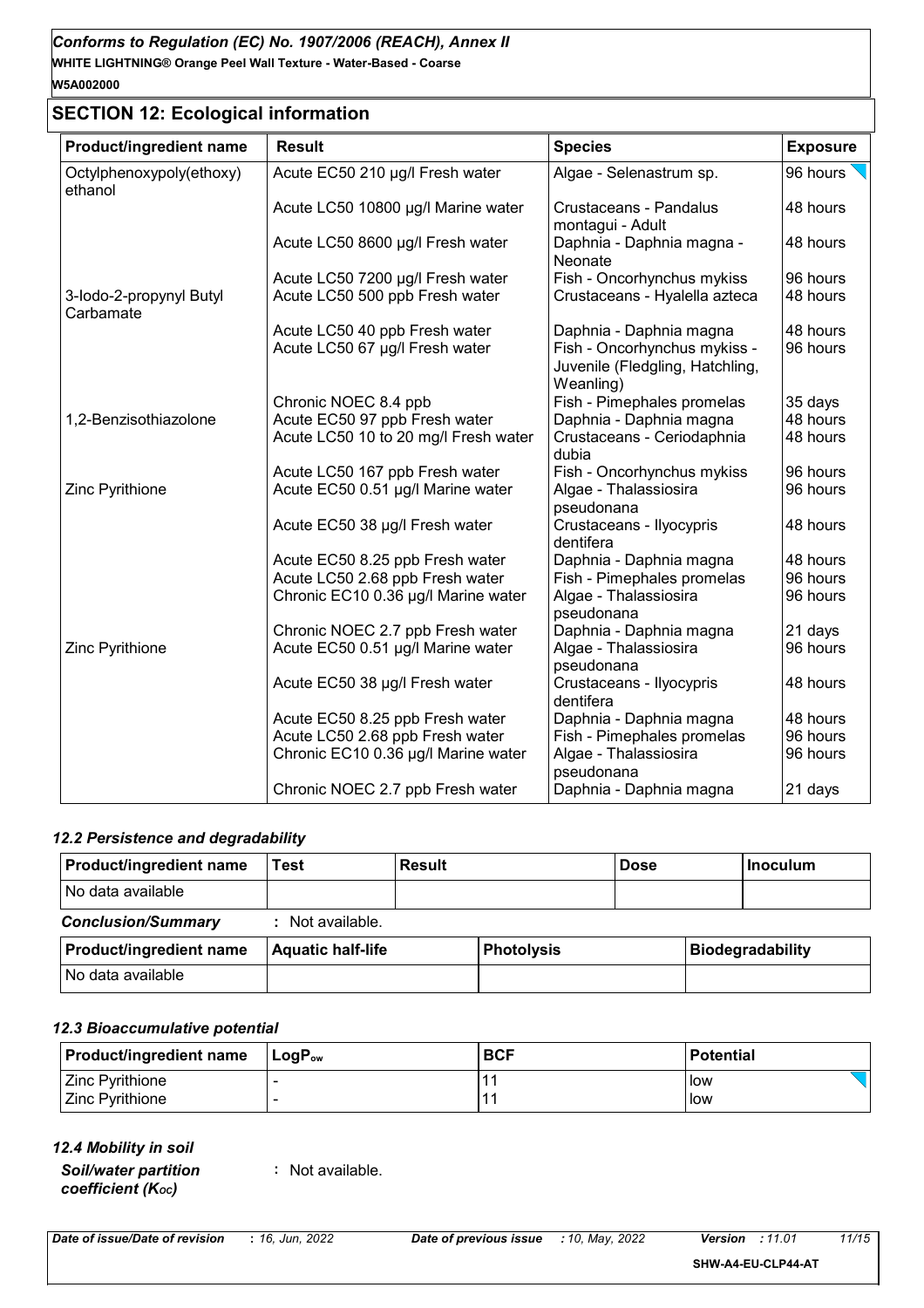#### *Conforms to Regulation (EC) No. 1907/2006 (REACH), Annex II*

**WHITE LIGHTNING® Orange Peel Wall Texture - Water-Based - Coarse W5A002000**

## **SECTION 12: Ecological information**

*Mobility* **:** Not available.

#### *12.5 Results of PBT and vPvB assessment*

This mixture does not contain any substances that are assessed to be a PBT or a vPvB.

| 12.6 Other adverse effects | : No known significant effects or critical hazards.                                                      |
|----------------------------|----------------------------------------------------------------------------------------------------------|
|                            | : Avoid dispersal of spilled material and runoff and contact with soil, waterways,<br>drains and sewers. |

## **SECTION 13: Disposal considerations**

| 13.1 Waste treatment methods      |                                                                                                                                                                                                                                                                                                                                                                                                                                                                                                                                                      |  |
|-----------------------------------|------------------------------------------------------------------------------------------------------------------------------------------------------------------------------------------------------------------------------------------------------------------------------------------------------------------------------------------------------------------------------------------------------------------------------------------------------------------------------------------------------------------------------------------------------|--|
| <b>Product</b>                    |                                                                                                                                                                                                                                                                                                                                                                                                                                                                                                                                                      |  |
| <b>Methods of disposal</b>        | : The generation of waste should be avoided or minimized wherever possible.<br>Disposal of this product, solutions and any by-products should at all times comply<br>with the requirements of environmental protection and waste disposal legislation<br>and any regional local authority requirements. Dispose of surplus and non-<br>recyclable products via a licensed waste disposal contractor. Waste should not be<br>disposed of untreated to the sewer unless fully compliant with the requirements of<br>all authorities with jurisdiction. |  |
| <b>Hazardous waste</b>            |                                                                                                                                                                                                                                                                                                                                                                                                                                                                                                                                                      |  |
| European waste<br>catalogue (EWC) | : waste paint and varnish containing organic solvents or other hazardous substances<br>08 01 11*                                                                                                                                                                                                                                                                                                                                                                                                                                                     |  |
| <b>Disposal considerations</b>    | Do not allow to enter drains or watercourses.<br>Dispose of according to all federal, state and local applicable regulations.<br>If this product is mixed with other wastes, the original waste product code may no<br>longer apply and the appropriate code should be assigned.<br>For further information, contact your local waste authority.                                                                                                                                                                                                     |  |
| <b>Packaging</b>                  |                                                                                                                                                                                                                                                                                                                                                                                                                                                                                                                                                      |  |
| <b>Methods of disposal</b>        | : The generation of waste should be avoided or minimized wherever possible. Waste<br>packaging should be recycled. Incineration or landfill should only be considered<br>when recycling is not feasible.                                                                                                                                                                                                                                                                                                                                             |  |
| <b>Disposal considerations</b>    | : Using information provided in this safety data sheet, advice should be obtained from<br>the relevant waste authority on the classification of empty containers. Empty<br>containers must be scrapped or reconditioned. Dispose of containers contaminated<br>by the product in accordance with local or national legal provisions.                                                                                                                                                                                                                 |  |
| European waste<br>catalogue (EWC) | : packaging containing residues of or contaminated by hazardous substances 1501                                                                                                                                                                                                                                                                                                                                                                                                                                                                      |  |
| <b>Special precautions</b>        | This material and its container must be disposed of in a safe way. Empty containers<br>or liners may retain some product residues. Do not puncture or incinerate container.                                                                                                                                                                                                                                                                                                                                                                          |  |

## **SECTION 14: Transport information**

|                                                        | <b>ADR/RID</b>  | <b>IMDG</b>                               | <b>IATA</b>                                             |
|--------------------------------------------------------|-----------------|-------------------------------------------|---------------------------------------------------------|
| 14.1 UN number                                         | <b>UN1950</b>   | <b>UN1950</b>                             | <b>UN1950</b>                                           |
| 14.2 UN proper<br>shipping name                        | <b>AEROSOLS</b> | <b>AEROSOLS</b>                           | AEROSOLS, flammable                                     |
| 14.3 Transport<br><b>Hazard Class(es)/</b><br>Label(s) | 2               | 2.1                                       | 2.1                                                     |
| Date of issue/Date of revision                         | : 16, Jun, 2022 | Date of previous issue<br>: 10, May, 2022 | 12/15<br>:11.01<br><b>Version</b><br>SHW-A4-EU-CLP44-AT |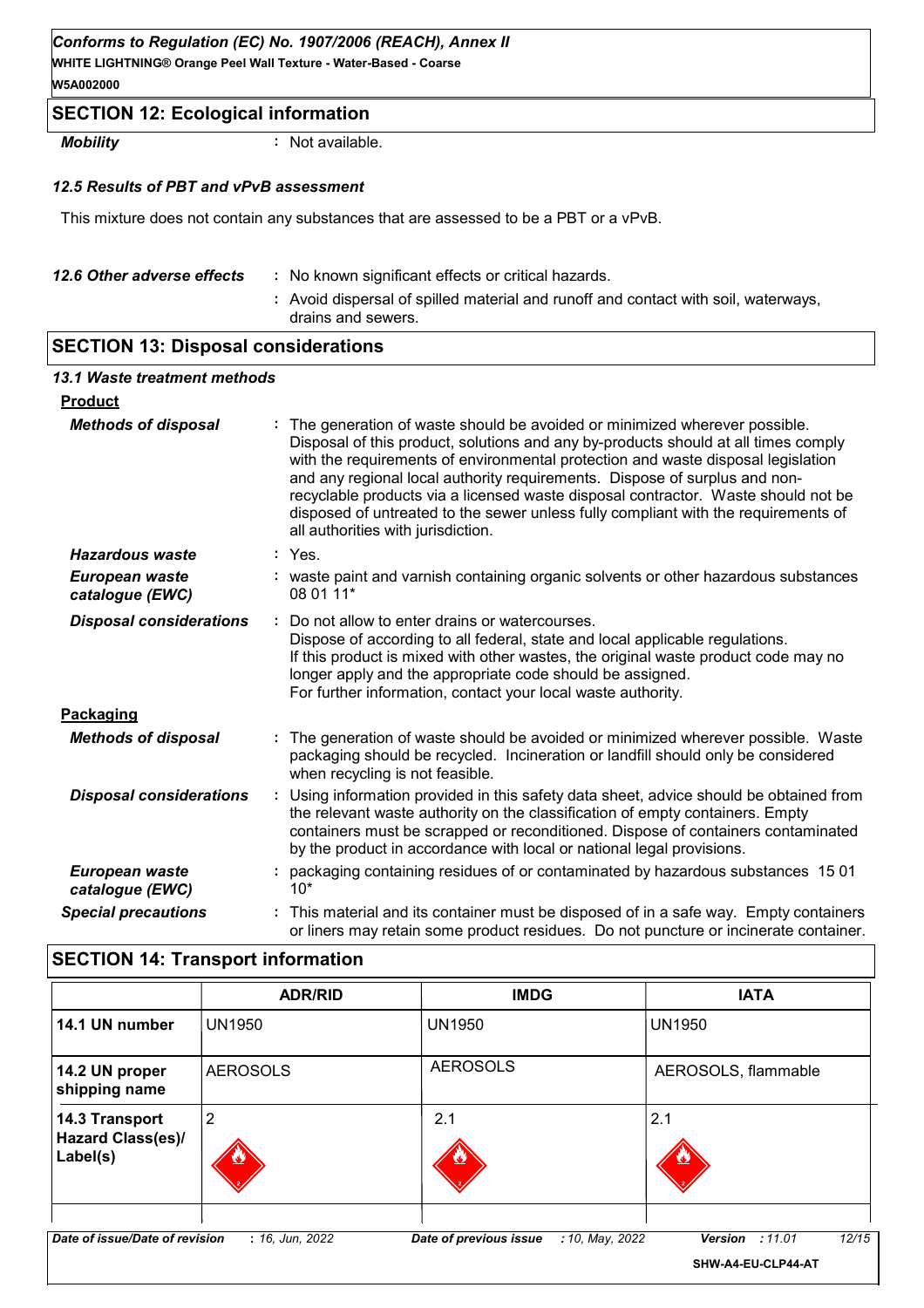| W5A002000                        |                                          |                          |     |
|----------------------------------|------------------------------------------|--------------------------|-----|
|                                  | <b>SECTION 14: Transport information</b> |                          |     |
| 14.4 Packing<br>group            | -                                        |                          |     |
| 14.5<br>Environmental<br>hazards | No.                                      | No.                      | No. |
| <b>Additional</b><br>information | Tunnel code D                            | $\overline{\phantom{a}}$ |     |

*user*

**14.6 Special precautions for : Transport within user's premises: always transport in closed containers that are** upright and secure. Ensure that persons transporting the product know what to do in the event of an accident or spillage.

*14.7 Transport in bulk according to IMO instruments* **:** Not applicable.

*Multi-modal shipping descriptions are provided for informational purposes and do not consider container sizes. The presence of a shipping description for a particular mode of transport (sea, air, etc.), does not indicate that the product is packaged suitably for that mode of transport. All packaging must be reviewed for suitability prior to shipment, and compliance with the applicable regulations is the sole responsibility of the person offering the product for transport. People loading and unloading dangerous goods must be trained on all of the risks deriving from the substances and on all actions in case of emergency situations.*

## **SECTION 15: Regulatory information**

*15.1 Safety, health and environmental regulations/legislation specific for the substance or mixture* **EU Regulation (EC) No. 1907/2006 (REACH)**

## **Annex XIV - List of substances subject to authorization**

**Annex XIV**

| Ingredient name                 | Intrinsic property                                    | <b>Status</b> | ∣ Reference<br><b>Inumber</b> | Date of<br>revision |
|---------------------------------|-------------------------------------------------------|---------------|-------------------------------|---------------------|
| Octylphenoxypoly(ethoxy)ethanol | Substance of<br>equivalent concern for<br>environment | ∟isted        | 42                            | 7/3/2017            |

#### **Substances of very high concern**

| Ingredient name                 | Intrinsic property                                    | l Status    | <b>Reference</b><br>∣number | Date of<br>revision |
|---------------------------------|-------------------------------------------------------|-------------|-----------------------------|---------------------|
| Octylphenoxypoly(ethoxy)ethanol | Substance of<br>equivalent concern for<br>environment | Recommended | ED/169/2012   7/3/2017      |                     |

**Other EU regulations Annex XVII - Restrictions :** Not applicable. **on the manufacture, placing on the market and use of certain dangerous substances, mixtures and articles**

*VOC content* **: w/w** *(2010/75/EU)* **g/l** 90 w/w

#### *Seveso Directive*

This product may add to the calculation for determining whether a site is within the scope of the Seveso Directive on major accident hazards.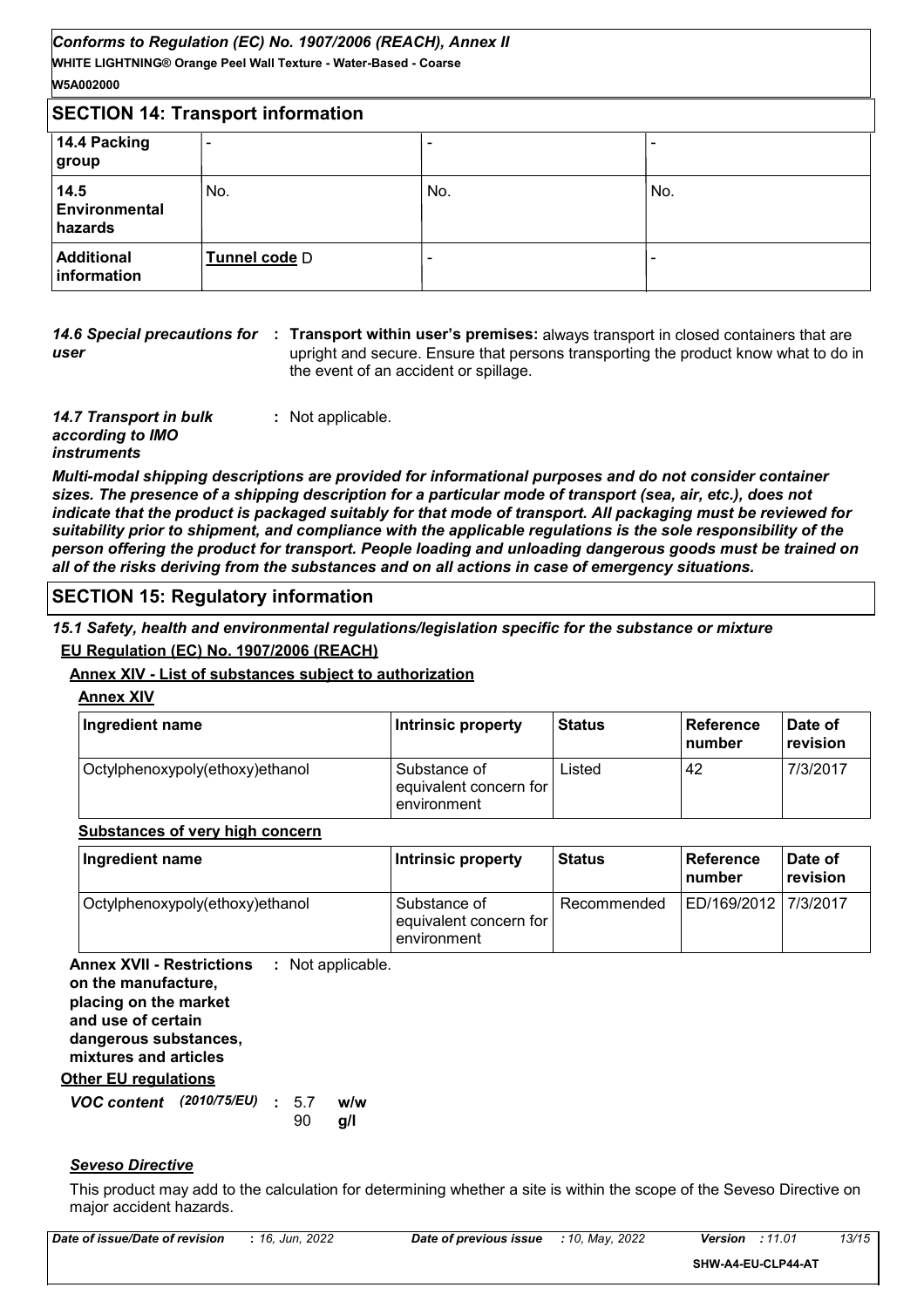## **SECTION 15: Regulatory information**

## **National regulations**

| <b>15.2 Chemical Safety</b> | : No Chemical Safety Assessment has been carried out. |
|-----------------------------|-------------------------------------------------------|
| Assessment                  |                                                       |

## **SECTION 16: Other information**

|                                                          | $\nabla$ Indicates information that has changed from previously issued version.                                                                                                                                                                                                                                                                                                                                                                                                                                                                                                            |
|----------------------------------------------------------|--------------------------------------------------------------------------------------------------------------------------------------------------------------------------------------------------------------------------------------------------------------------------------------------------------------------------------------------------------------------------------------------------------------------------------------------------------------------------------------------------------------------------------------------------------------------------------------------|
| <b>Abbreviations and</b><br>acronyms                     | $:$ ATE = Acute Toxicity Estimate<br>CLP = Classification, Labelling and Packaging Regulation [Regulation (EC) No.<br>1272/2008]<br>DMEL = Derived Minimal Effect Level<br>DNEL = Derived No Effect Level<br>EUH statement = CLP-specific Hazard statement<br>PBT = Persistent, Bioaccumulative and Toxic<br>PNEC = Predicted No Effect Concentration<br><b>RRN = REACH Registration Number</b><br>vPvB = Very Persistent and Very Bioaccumulative<br>$N/A = Not available$                                                                                                                |
| <b>Key literature references</b><br>and sources for data | : Regulation (EC) No. 1272/2008 [CLP]<br>ADR = The European Agreement concerning the International Carriage of<br>Dangerous Goods by Road<br>IATA = International Air Transport Association<br><b>IMDG = International Maritime Dangerous Goods</b><br>Conforms to Regulation (EC) No. 1907/2006 (REACH), Annex II, as amended by<br>Commission Regulation (EU) 2015/830<br>Directive 2012/18/EU, and relative amendments & additions<br>Directive 2008/98/EC, and relative amendments & additions<br>Directive 2009/161/EU, and relative amendments & additions<br><b>CEPE Guidelines</b> |

#### **Procedure used to derive the classification according to Regulation (EC) No. 1272/2008 [CLP/GHS]**

|                                   | <b>Classification</b>               | <b>Justification</b>                                                        |
|-----------------------------------|-------------------------------------|-----------------------------------------------------------------------------|
| Aerosol 1, H222, H229             |                                     | On basis of test data                                                       |
| <b>Full text of abbreviated H</b> | : H220                              | Extremely flammable gas.                                                    |
| <b>statements</b>                 | H <sub>222</sub> , H <sub>229</sub> | Extremely flammable aerosol. Pressurized container: may burst if<br>heated. |
|                                   | H280                                | Contains gas under pressure; may explode if heated.                         |
|                                   | H <sub>301</sub>                    | Toxic if swallowed.                                                         |
|                                   | H302                                | Harmful if swallowed.                                                       |
|                                   | H310                                | Fatal in contact with skin.                                                 |
|                                   | H314                                | Causes severe skin burns and eye damage.                                    |
|                                   | H315                                | Causes skin irritation.                                                     |
|                                   | H317                                | May cause an allergic skin reaction.                                        |
|                                   | H318                                | Causes serious eye damage.                                                  |
|                                   | H330                                | Fatal if inhaled.                                                           |
|                                   | H331                                | Toxic if inhaled.                                                           |
|                                   | H360D                               | May damage the unborn child.                                                |
|                                   | H372                                | Causes damage to organs through prolonged or repeated<br>exposure.          |
|                                   | H400                                | Very toxic to aquatic life.                                                 |
|                                   | H410                                | Very toxic to aquatic life with long lasting effects.                       |
|                                   | H411                                | Toxic to aquatic life with long lasting effects.                            |
|                                   | H412                                | Harmful to aquatic life with long lasting effects.                          |
|                                   | <b>EUH071</b>                       | Corrosive to the respiratory tract.                                         |